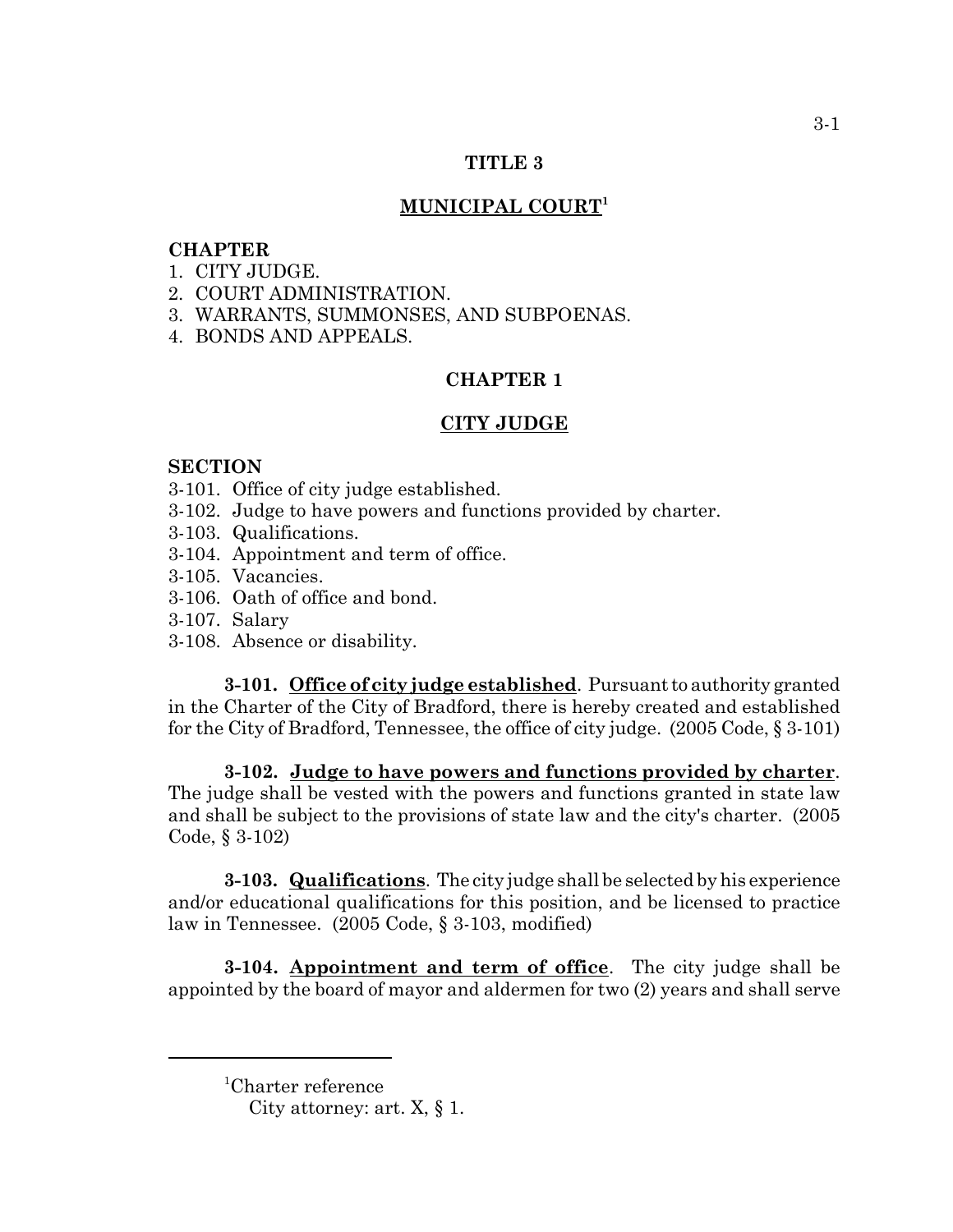at the pleasure of the board, and any incumbent judge shall serve until his successor is appointed and qualified. (2005 Code, § 3-104, modified)

**3-105. Vacancies**. Any vacancies occurring in the office of city judge shall be filled by the board of mayor and aldermen for the unexpired term. (2005 Code, § 3-105)

**3-106. Oath of office and bond**. The city judge shall, before entering upon his duties as such, take an oath before a justice of the peace to support the constitution of the United States and the State of Tennessee and faithfully and honestly to perform his duties during his term of office. He shall post a bond in the amount and in the manner prescribed by the board of mayor and aldermen. The cost of said bond shall be paid by the City of Bradford. (2005 Code, § 3-106)

**3-107. Salary**. The salary of the city judge shall be set prior to appointment and shall not be modified during that term. (2005 Code, § 3-107, modified)

**3-108. Absence or disability**. The board of mayor and aldermen shall designate a qualified person to serve as judge in the event the judge is absent or is disabled and unable to perform his duties as city judge.<sup>1</sup> (2005 Code, § 3-108)

3-2

<sup>1</sup> Charter reference

Absence or disability of city judge: art. X, § 2.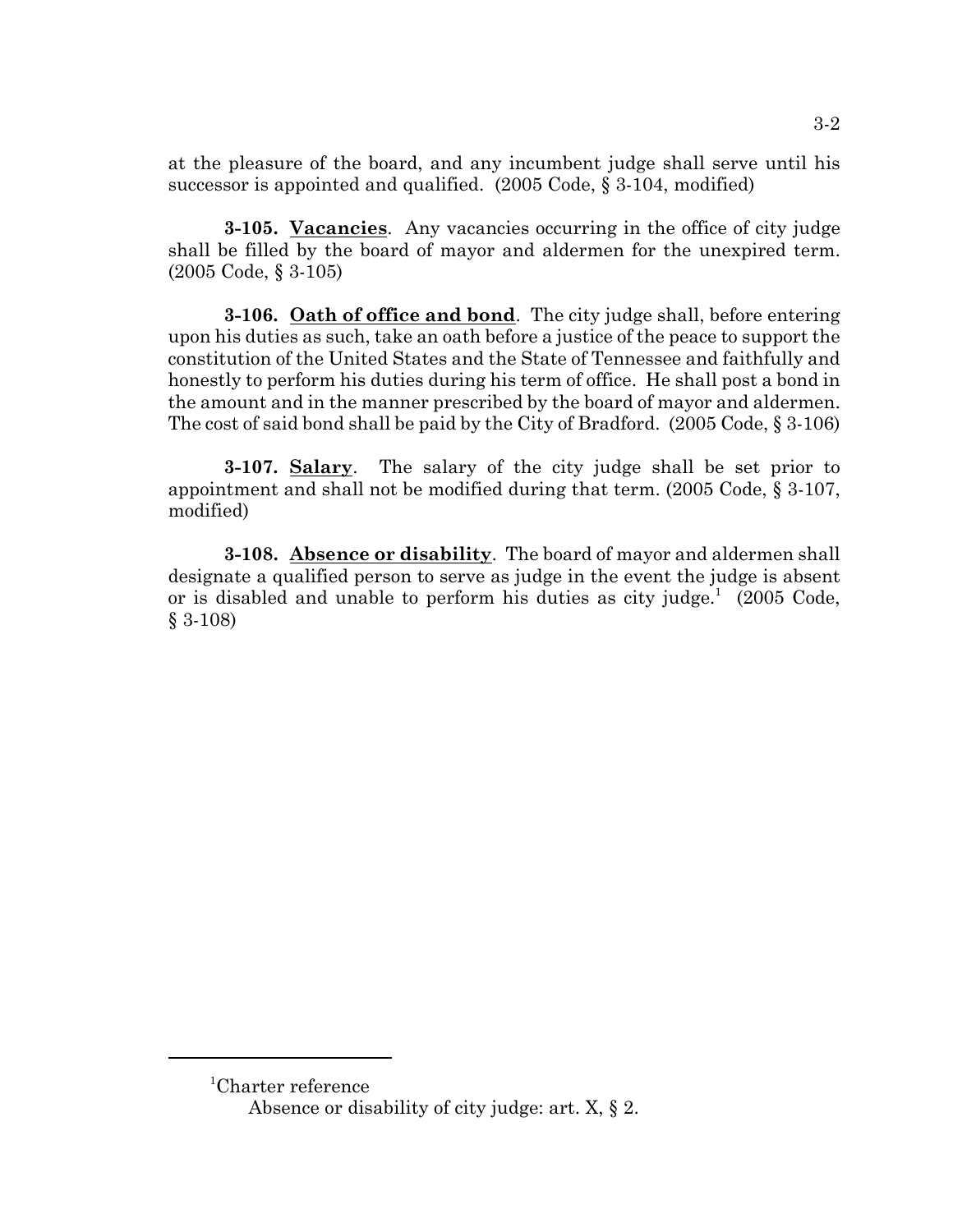## **CHAPTER 2**

## **COURT ADMINISTRATION**

#### **SECTION**

- 3-201. Maintenance of docket.
- 3-202. Imposition of fines, penalties, and costs.
- 3-203. Disposition and report of fines, penalties, and costs.
- 3-204. Contempt of court.
- 3-205. Trial and disposition of cases.
- 3-206. City court costs.
- 3-207. Failure to appear.

**3-201. Maintenance of docket**. The court clerk shall keep a complete docket of all matters coming before the city court.<sup>1</sup> (2005 Code, § 3-201, modified)

**3-202. Imposition of penalties and costs**. All penalties and costs shall be imposed by the city judge and recorded by the court clerk on the city/town court docket in open court.

In all cases heard and determined by him, the city/town judge shall impose court costs in the amount of one hundred dollars (\$100.00). One dollar (\$1.00) of the court costs shall be forwarded by the court clerk to the state treasurer to be used by the administrative office of the courts for training and continuing education courses for municipal court judges and municipal court clerks.

In addition, pursuant to authority granted in *Tennessee Code Annotated*, § 67-4-601, the court shall levy a local litigation tax in the amount of thirteen dollars and seventy-five cents (\$13.75) in all cases on which state litigation tax is levied.

**3-203. Disposition and report of fines, penalties, and costs**. All funds coming into the hands of the court clerk in the form of fines, penalties, costs, and forfeitures shall be recorded by him and paid over daily to the municipality. At the end of each month he shall submit to the board of mayor and aldermen a report accounting for the collection or non-collection of all fines, penalties, and costs imposed by his court during the current month and to date for the current fiscal year. (2005 Code, § 3-203, modified)

<sup>1</sup> Charter reference

Maintenance of docket and other court rules: art. X,  $\S$  6.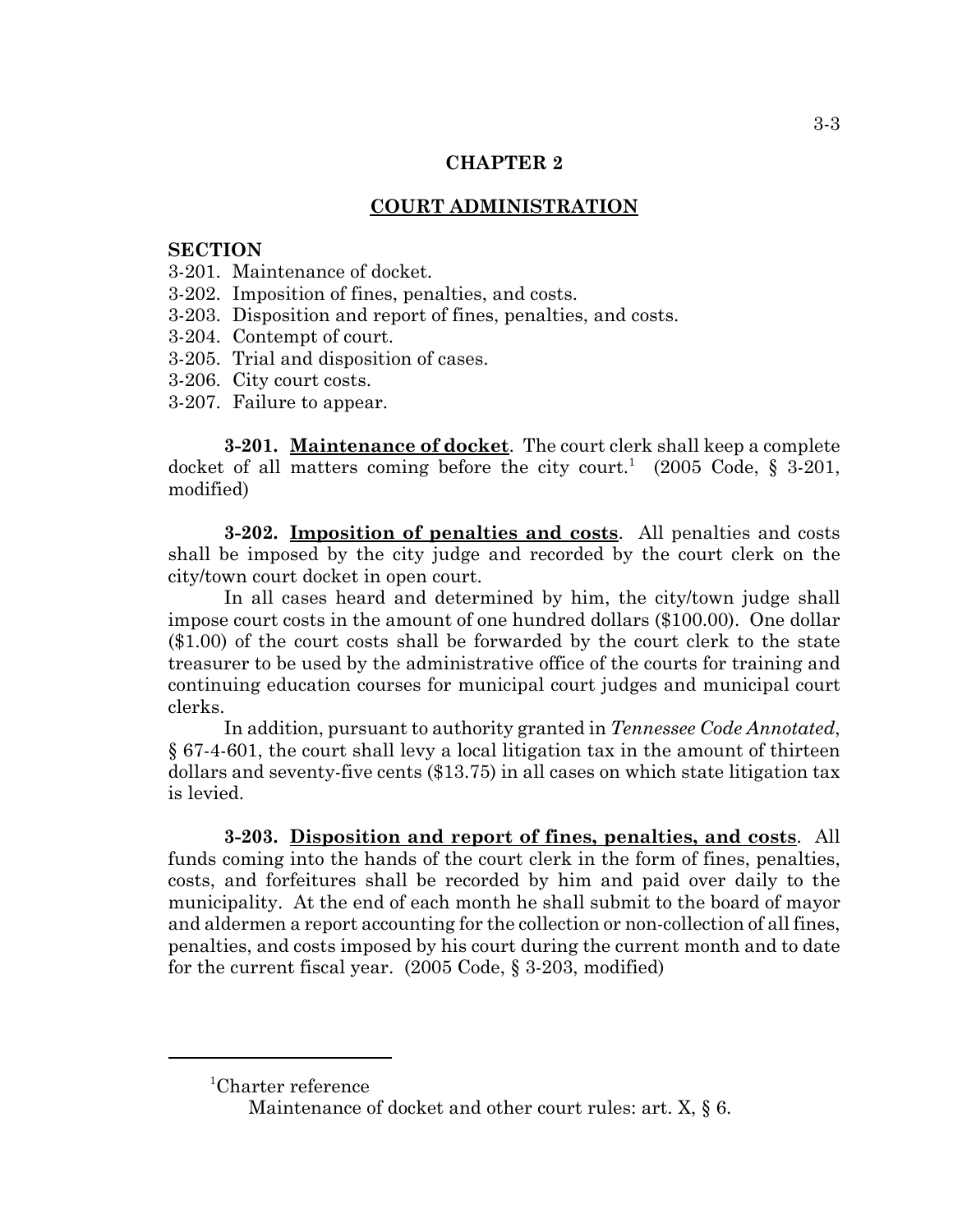**3-204. Contempt of court**. Contempt of court shall be punishable by a fine in the amount of fifty dollars (\$50.00), or such lesser amount as may be imposed in the judge's discretion.<sup>1</sup> (2005 Code, § 3-204)

**3-205. Trial and disposition of cases**. Every person charged with violating a municipal ordinance shall be entitled to a timely trial and disposition of his case, provided the city court is in session or the city judge is reasonably available. However, the provisions of this section shall not apply when the alleged offender, by reason of drunkenness or other incapacity, is not in a proper condition or is not able to appear able to appear before the court. (2005 Code, § 3-205)

**3-206. City court costs**. The court cost to be used by the city judge in assessing the bill of costs in cases in the city court shall be one hundred dollars (\$100.00). This does not include the state litigation tax. Such court cost shall be in addition to any special court costs that may be assessed under the provisions of the municipal charter. (Ord. #01092017A, Feb. 2017)

**3-207. Failure to appear**. (1) Any person who intentionally, knowingly, or willingly fails to appear in the municipal court on the date and time specified on a citation or other process issued from the municipal court is guilty of a separate municipal offense, and upon being found guilty shall be punished by a fine of not more than fifty dollars (\$50.00). Proof that the defendant failed to appear when required constitutes prima facie evidence that the failure to appear is willful.

(2) A notice and citation will be issued when the defendant fails to appear. The defendant is entitled to a hearing on the failure to appear charge before the fifty dollar (\$50.00) fine is assessed. Court costs of one hundred dollars (\$100.00) and litigation tax of thirteen dollars and seventy-five cents (\$13.75) may be attached to the fine.

(3) This section shall take effect immediately upon its passage the public welfare requiring it. (Ord. #01092017B, Feb. 2017)

<sup>1</sup> State law reference

*Tennessee Code Annotated*, § 16-18-306.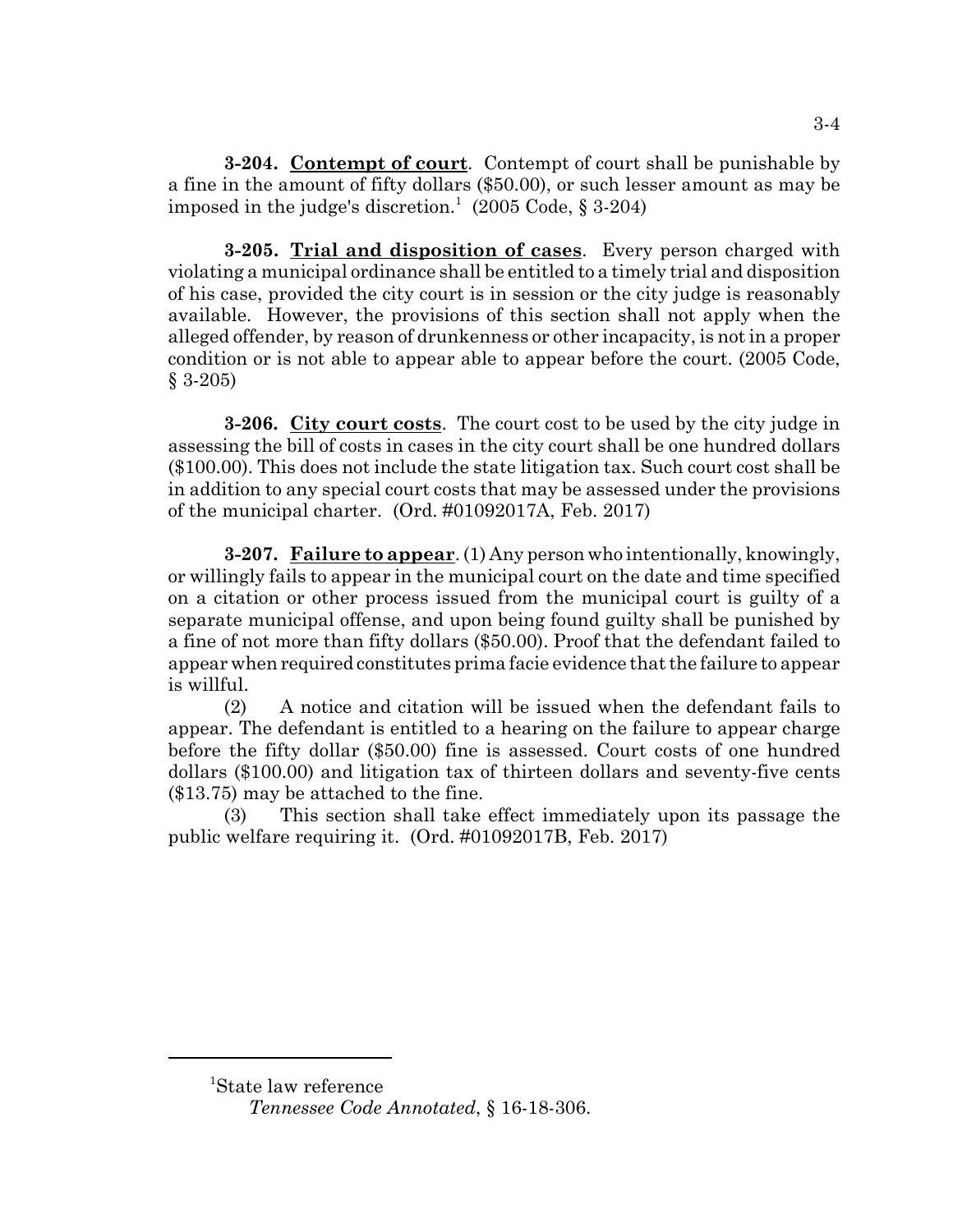## **CHAPTER 3**

## **WARRANTS, SUMMONSES, AND SUBPOENAS**

## **SECTION**

3-301. Issuance of summonses.

3-302. Issuance of subpoenas.

**3-301. Issuance of summonses**. When a complaint of an alleged ordinance violation is made to the city judge, the judge may in his discretion, issue a summons ordering the alleged offender personally to appear before the city court at a time specified therein to answer to the charges against him. The summons shall contain a brief description of the offense charged, but need not set out verbatim the provisions of the ordinance alleged to have been violated. Upon failure of any person to appear before the city court as commanded in a summons lawfully served on him, the cause may be proceeded with ex parte, and the judgment of the court shall be valid and binding subject to the defendant's right of appeal. (2005 Code, § 3-302, modified)

**3-302. Issuance of subpoenas**. The city judge may subpoena as witnesses all persons whose testimony he believes will be relevant and material to matters coming before his court, and it shall be unlawful for any person lawfully served with such a subpoena to fail or neglect to comply therewith. (2005 Code, § 3-303)